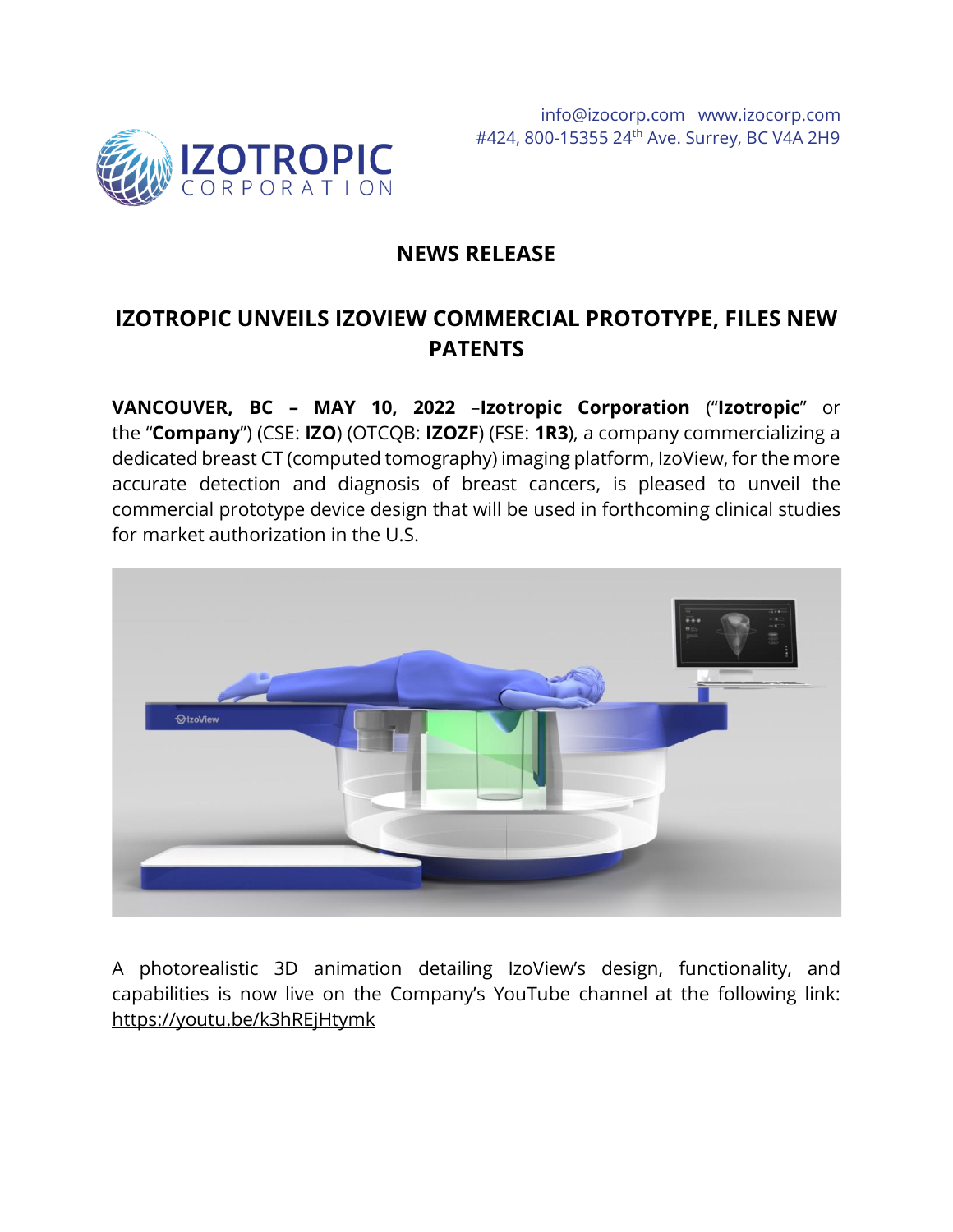IzoView has been upgraded and reengineered to deliver a state-of-the-art breast imaging device for the future. The experience and importance for patients, operators, insurance providers, and customers have been further studied in recent months to yield what the Company believes is a design and functionality that, once approved for sale, will drive demand, acceptance, and market uptake.

A key feature of IzoView's design is the development of self-shielding, which results in radiation emitted during imaging being contained within the device itself, protecting the operator and surrounding physical areas. As the Company's first selfshielded design, only the patient's breast being imaged is [exposed to radiation.](https://izocorp.com/news-releases/izotropics-breast-ct-radiation-imaging-subsystem-powered-on-and-takes-initial-images/) IzoView can be safely operated in a space where protective barriers and lead partitions commonly used for CT imaging devices to protect the operator and surrounding area from radiation exposure are not always required.

The Company has begun filing patents to protect unique and important features of the IzoView Breast CT System. The Company will co-own these patents with The Regents of the University of California, from which Izotropic has the exclusive worldwide licensing rights to Breast CT, including ten other patents and ongoing patent applications.

## **ON BEHALF OF THE BOARD**

## **Investor Relations Contact:** James Berard

Email: [jberard@izocorp.com](mailto:jberard@izocorp.com) Cell: 778-228-2314 Toll Free: 1-833-IZOCORP ext.1

# **Media Inquiries Contact:**

Jaclyn Thast Email: [jaclyn@izocorp.com](mailto:jaclyn@izocorp.com) Toll Free: 1-833-IZOCORP ext.3

## **About Izotropic Corporation**

Izotropic Corporation is the only publicly-traded company commercializing a